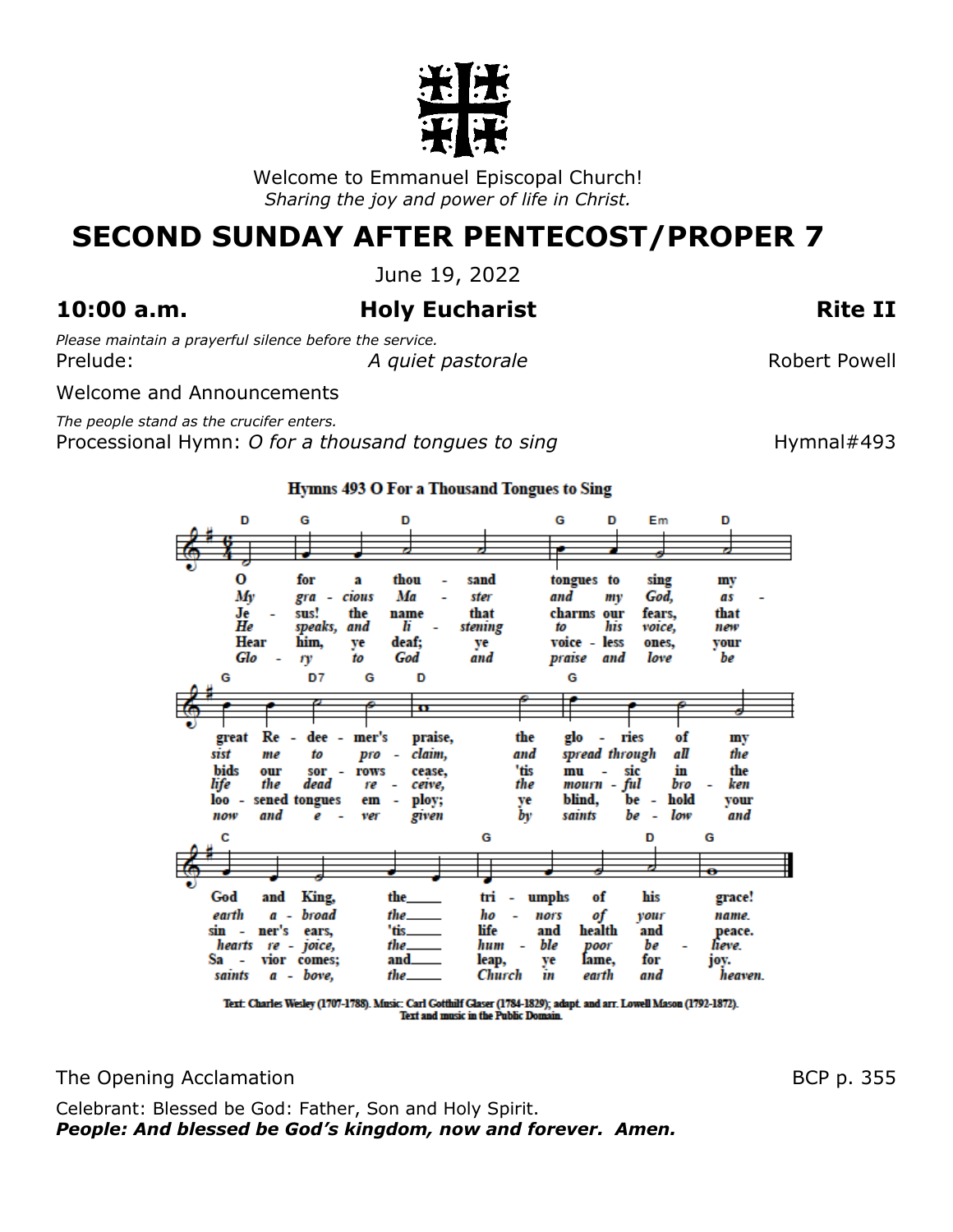The Collect for Purity

Almighty God, to you all hearts are open, all desires known, and from you no secrets are hid: Cleanse the thoughts of our hearts by the inspiration of your Holy Spirit, that we may perfectly love you, and worthily magnify your holy Name; through Christ our Lord. AMEN



The Collect of the Day

The Lord be with you. *And also with you.* Let us pray.

O Lord, make us have perpetual love and reverence for your holy Name, for you never fail to help and govern those whom you have set upon the sure foundation of your loving-kindness; through Jesus Christ our Lord, who lives and reigns with you and the Holy Spirit, one God, for ever and ever. Amen. *The people are seated.*

# **THE WORD OF GOD**

The Old Testament Isaiah 65:1-9

I was ready to be sought out by those who did not ask, to be found by those who did not seek me.

I said, "Here I am, here I am,"

to a nation that did not call on my name.

I held out my hands all day long to a rebellious people,

who walk in a way that is not good,

following their own devices;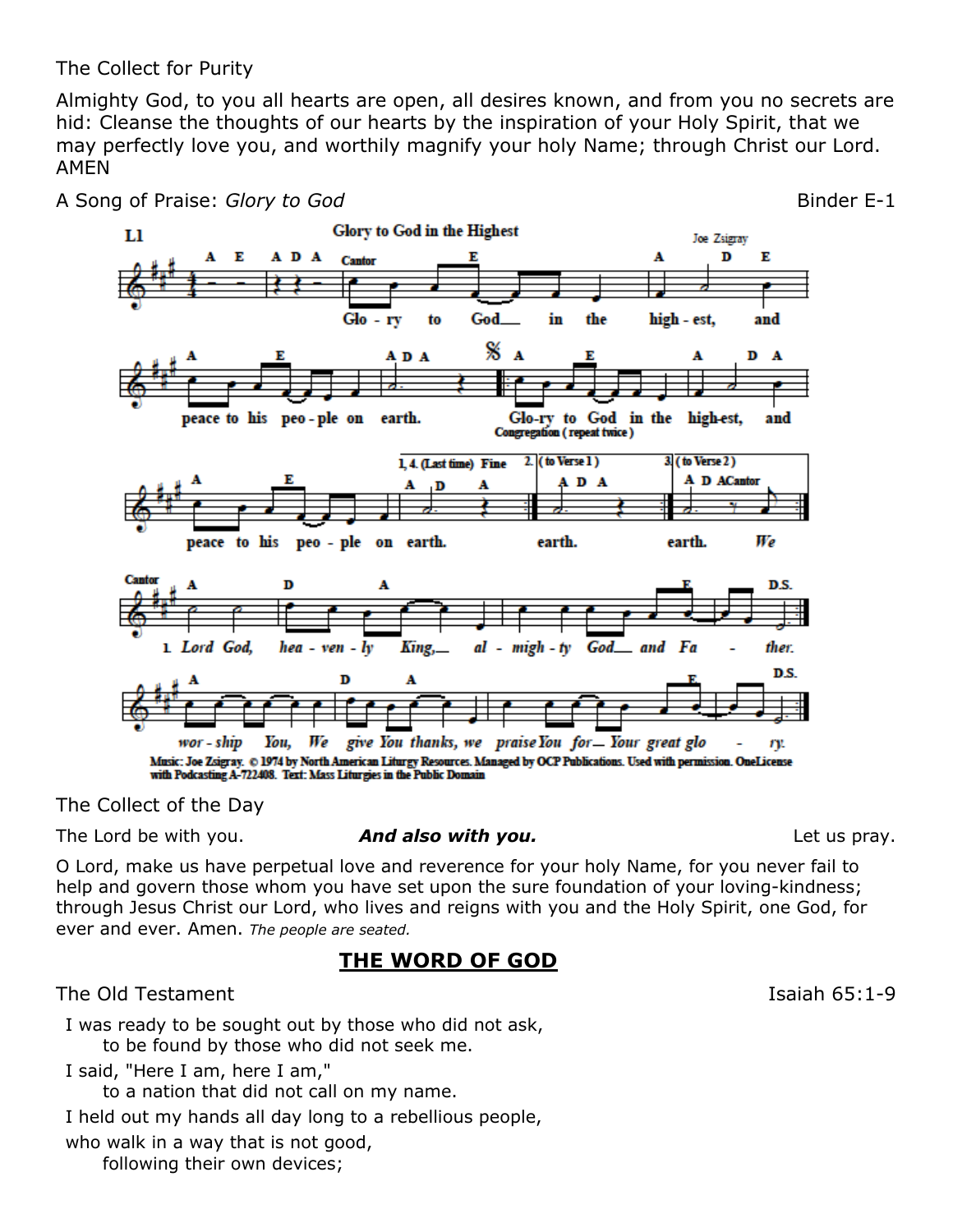a people who provoke me to my face continually, sacrificing in gardens and offering incense on bricks; who sit inside tombs, and spend the night in secret places; who eat swine's flesh, with broth of abominable things in their vessels; who say, "Keep to yourself, do not come near me, for I am too holy for you." These are a smoke in my nostrils, a fire that burns all day long. See, it is written before me: I will not keep silent, but I will repay; I will indeed repay into their laps their iniquities and their ancestors' iniquities together, says the LORD; because they offered incense on the mountains and reviled me on the hills, I will measure into their laps full payment for their actions. Thus says the LORD: As the wine is found in the cluster, and they say, "Do not destroy it, for there is a blessing in it," so I will do for my servants' sake, and not destroy them all. I will bring forth descendants from Jacob, and from Judah inheritors of my mountains; my chosen shall inherit it, and my servants shall settle there. The Word of the Lord. **Thanks be to God.** Psalm 22:18-27 BCP p. 611 Be not far away, O LORD; \* you are my strength; hasten to help me. Save me from the sword,  $*$  my life from the power of the dog. Save me from the lion's mouth, \* my wretched body from the horns of wild bulls. I will declare your Name to my brethren; \* in the midst of the congregation I will praise you. Praise the LORD, you that fear him; \* stand in awe of him, O offspring of Israel; all you of Jacob's line, give glory. For he does not despise nor abhor the poor in their poverty; neither does he hide his face from them; \* but when they cry to him he hears them. My praise is of him in the great assembly;  $*$  I will perform my vows in the presence of those who worship him. The poor shall eat and be satisfied, and those who seek the LORD shall praise him: \* "May your heart live for ever!"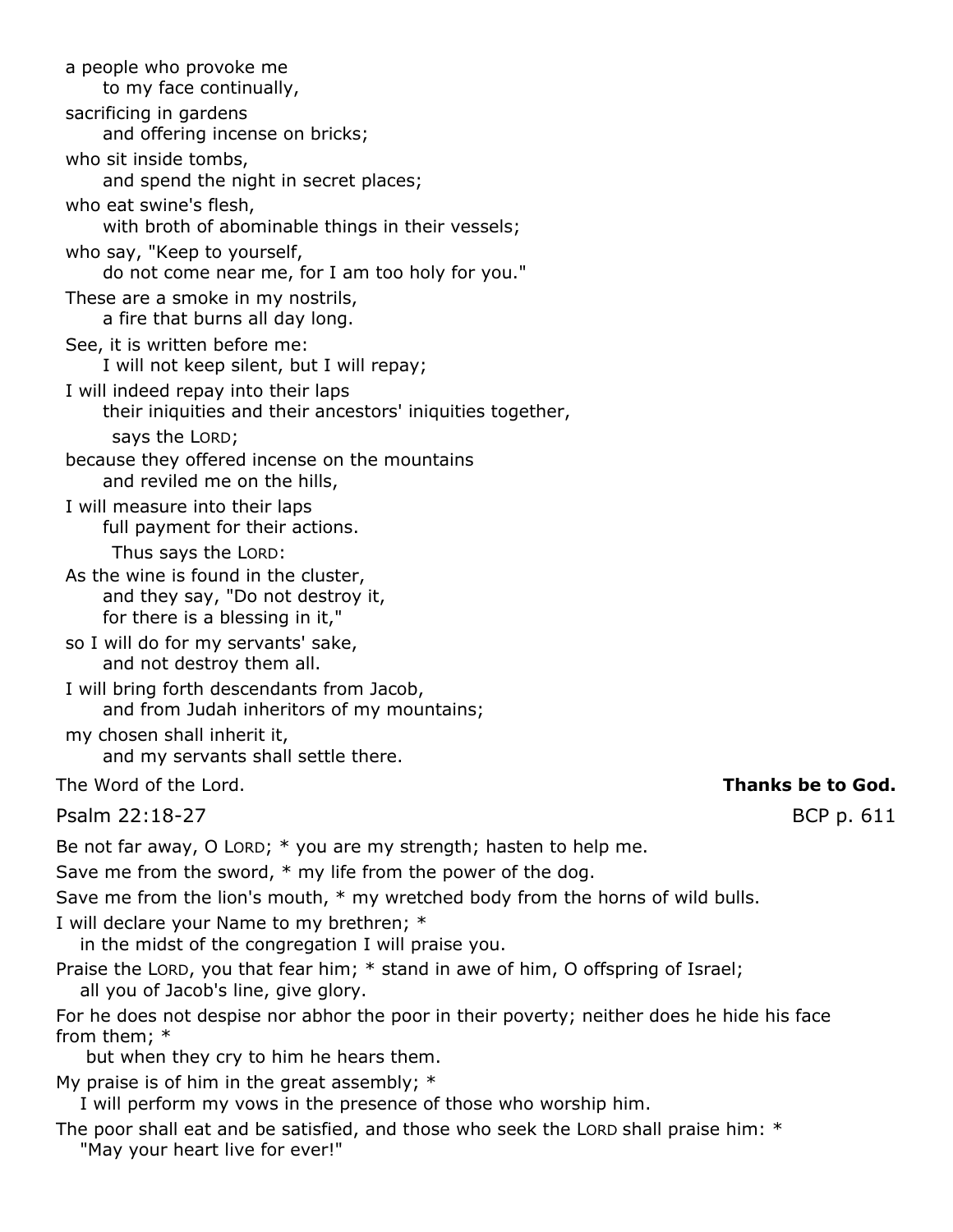All the ends of the earth shall remember and turn to the LORD, \* and all the families of the nations shall bow before him.

For kingship belongs to the LORD; \* he rules over the nations.

### The New Testament Galatians 3:23-29

Now before faith came, we were imprisoned and guarded under the law until faith would be revealed. Therefore the law was our disciplinarian until Christ came, so that we might be justified by faith. But now that faith has come, we are no longer subject to a disciplinarian, for in Christ Jesus you are all children of God through faith. As many of you as were baptized into Christ have clothed yourselves with Christ. There is no longer Jew or Greek, there is no longer slave or free, there is no longer male and female; for all of you are one in Christ Jesus. And if you belong to Christ, then you are Abraham's offspring, heirs according to the promise.

The Word of the Lord. **Thanks be to God.**

*The people stand.* The Gradual: *Praise the one* Insert



**Praise The One Who Breaks the Darkness** 

Words: Rusty Johnson (1955-) © 1987 by Hope Publishing Co., Carol Stream, IL 60188. All rights reserved. Used<br>by permission. OneLicense Annual License with Podcasting A-722408. Music: Nattleton, melody from A Repository of Sacred Music, Part II, 1813: in the Public Domain.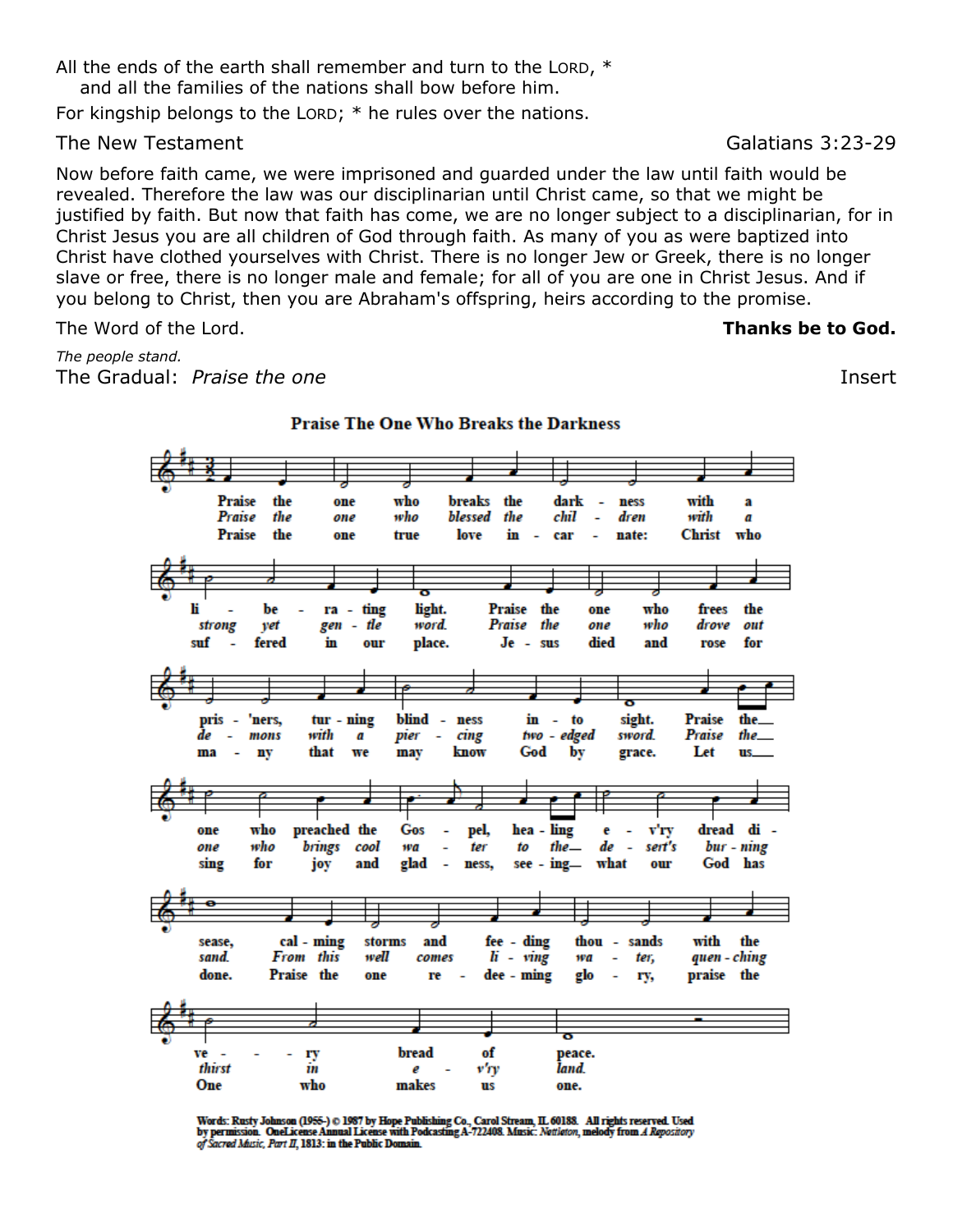Deacon: The Holy Gospel of our Lord Jesus Christ according to Luke. *Glory to you, Lord Christ.*

Jesus and his disciples arrived at the country of the Gerasenes, which is opposite Galilee. As he stepped out on land, a man of the city who had demons met him. For a long time he had worn no clothes, and he did not live in a house but in the tombs. When he saw Jesus, he fell down before him and shouted at the top of his voice, "What have you to do with me, Jesus, Son of the Most High God? I beg you, do not torment me" -- for Jesus had commanded the unclean spirit to come out of the man. (For many times it had seized him; he was kept under guard and bound with chains and shackles, but he would break the bonds and be driven by the demon into the wilds.) Jesus then asked him, "What is your name?" He said, "Legion"; for many demons had entered him. They begged him not to order them to go back into the abyss.

Now there on the hillside a large herd of swine was feeding; and the demons begged Jesus to let them enter these. So he gave them permission. Then the demons came out of the man and entered the swine, and the herd rushed down the steep bank into the lake and was drowned.

When the swineherds saw what had happened, they ran off and told it in the city and in the country. Then people came out to see what had happened, and when they came to Jesus, they found the man from whom the demons had gone sitting at the feet of Jesus, clothed and in his right mind. And they were afraid. Those who had seen it told them how the one who had been possessed by demons had been healed. Then all the people of the surrounding country of the Gerasenes asked Jesus to leave them; for they were seized with great fear. So he got into the boat and returned. The man from whom the demons had gone begged that he might be with him; but Jesus sent him away, saying, "Return to your home, and declare how much God has done for you." So he went away, proclaiming throughout the city how much Jesus had done for him.

Deacon: The Gospel of the Lord. **People: Praise to you, Lord Christ.** 

The Sermon The Rev. Canon James Harlan *A moment of silence will follow the sermon.*

*The people stand.* The Nicene Creed **BCP** p. 358

*We believe in one God, the Father, the Almighty, maker of heaven and earth, of all that is, seen and unseen.*

*We believe in one Lord, Jesus Christ, the only Son of God, eternally begotten of the Father, God from God, Light from Light, true God from true God, begotten, not made, of one being with the Father. Through him all things were made. For us and for our salvation he came down from heaven: by the power of the Holy Spirit he became incarnate from the Virgin Mary, and was made man. For our sake he was crucified under Pontius Pilate; he suffered death and was buried. On the third day he rose again in accordance with the Scriptures; he ascended into heaven and is seated at the right hand of the Father. He will come again in glory to judge the living and the dead, and his kingdom will have no end.* 

*We believe in the Holy Spirit, the Lord, the giver of life, who proceeds from the Father and the Son. With the Father and the Son he is worshiped and glorified. He has spoken through the Prophets. We believe in one holy catholic and apostolic Church. We acknowledge one baptism for the forgiveness of sins. We look for the resurrection of the dead, and the life of the world to come. Amen.* 

The Prayers of the People Form IV; BCP p. 388 *Response: Hear our prayer*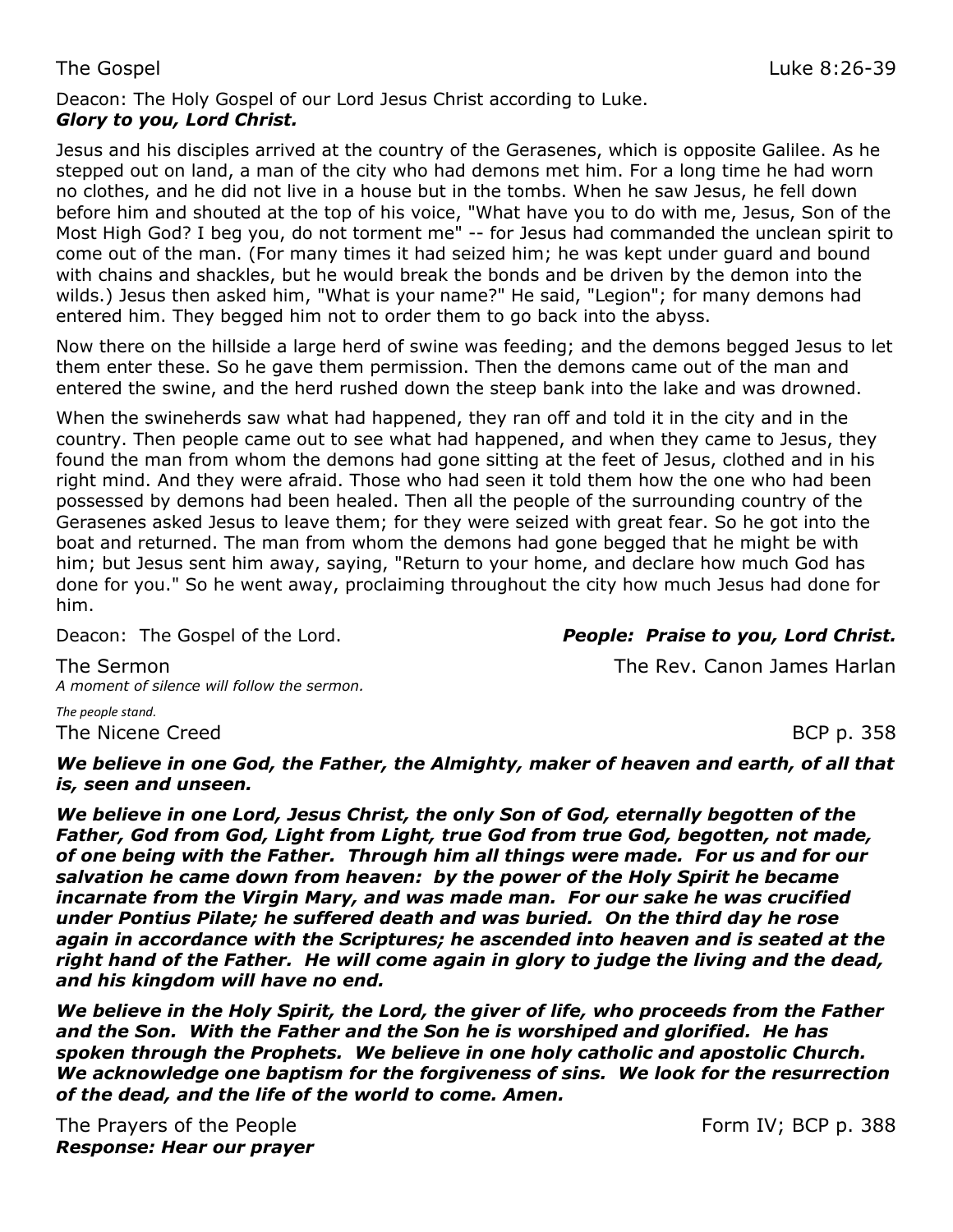*The people may kneel or remain standing.* The Confession and Absolution **BCP** p. 360

*Most merciful God, we confess that we have sinned against you in thought, word, and deed, by what we have done, and by what we have left undone. We have not loved you with our whole heart; we have not loved our neighbors as ourselves. We are truly sorry and we humbly repent. For the sake of your Son Jesus Christ, have mercy on us and forgive us; that we may delight in your will, and walk in your ways, to the glory of your Name. Amen.* 

The Peace BCP p. 360

Celebrant: The peace of Christ be always with you.  *People: And also with you.*

### **THE HOLY COMMUNION**

The Offertory Sentence *The people are seated.*

The Offertory Anthem: *A Place at the Table* Jane Marshall

Joan Raybourn, soloist

For everyone born, a place at the table, for everyone born, clean water and bread, a shelter, a space, a safe place for growing, for everyone born, a star overhead.

Refrain: And God will delight when we are creators of justice and joy, compassion and peace: yes, God will delight when we are creators of justice: justice and joy.

For woman and man, a place at the table, revising the roles, deciding the share, with wisdom and grace dividing the power, for woman and man, a system that's fair.

For young and for old, a place at the table, a voice to be heard, a part in the song, the hands of a child in hands that are wrinkled, for young and for old, the right to belong.

For just and unjust, a place at the table, abuser, abused, with need to forgive, in anger, in hurt, a mindset of mercy, for just and unjust, a new way to live.

For everyone born, a place at the table, to live without fear, and simply to be, to work, to speak out, to witness and worship, for everyone born, the right to be free.

Text: Shirley Erena Murray (1931-2020) © 1998, Hope Publishing Co. Reprinted with permission. OneLicense Annual License with Podcasting A722408

*The people stand.*

The Great Thanksgiving: Eucharistic Prayer C BCP p. 369

Celebrant: The Lord be with you. *And also with you.*

Celebrant: Lift up your hearts. *We lift them to the Lord.*

Celebrant: Let us give thanks to the Lord our God. *It is right to give our thanks and praise.*

Celebrant: God of all power, Ruler of the Universe, you are worthy of glory and praise. *People: Glory to you for ever and ever.*

Celebrant: At your command all things came to be: the vast expanse of interstellar space, galaxies, suns, the planets in their courses, and this fragile earth, our island home. *People: By your will they were created and have their being.*

Celebrant: From the primal elements you brought forth the human race, and blessed us with memory, reason, and skill. You made us the rulers of creation. But we turned against you, and betrayed your trust; and we turned against one another.

### *People: Have mercy, Lord, for we are sinners in your sight.*

Celebrant: Again and again, you called us to return. Through prophets and sages you revealed your righteous Law. And in the fullness of time you sent your only Son, born of a woman, to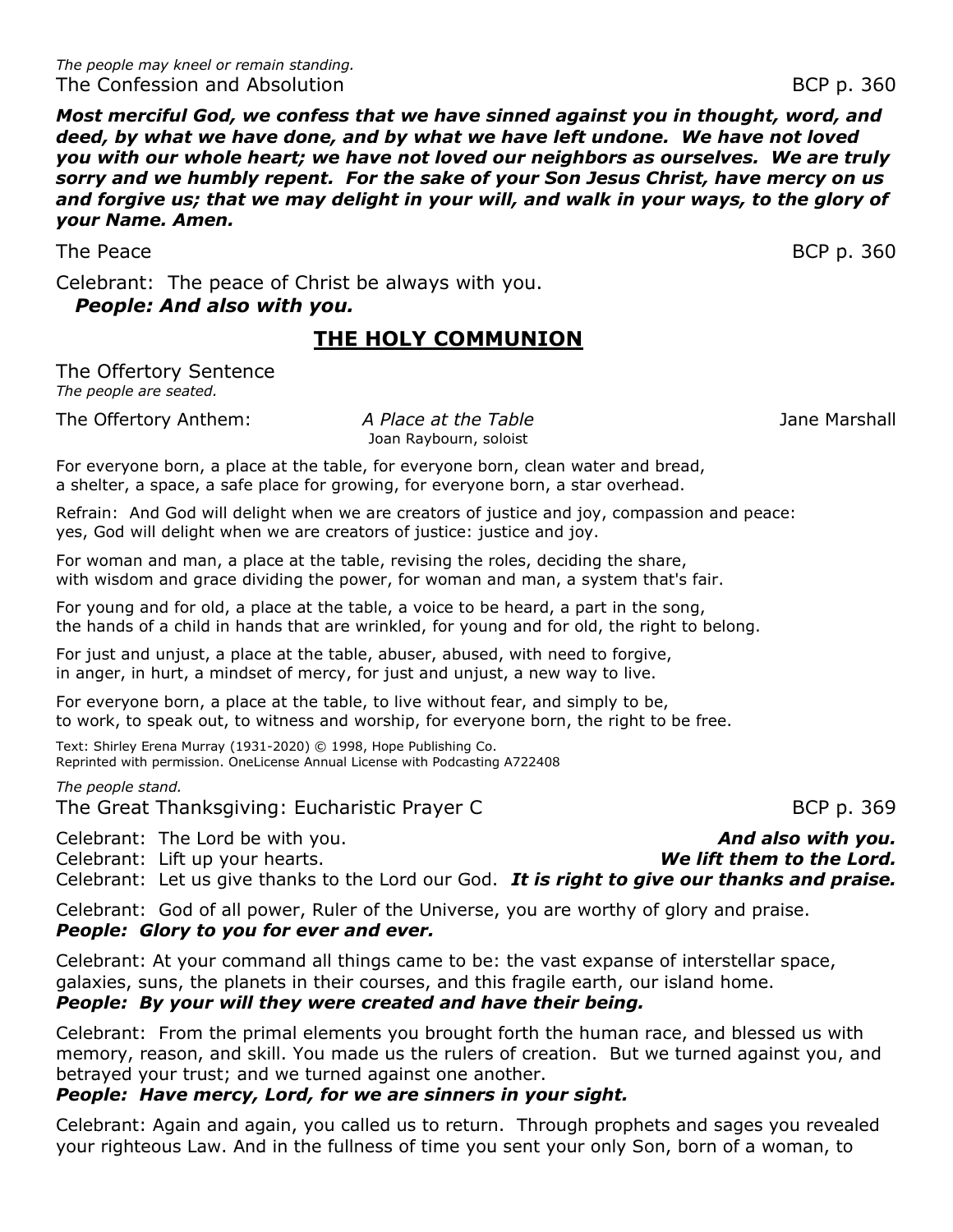### fulfill your Law, to open for us the way of freedom and peace. *People: By his blood, he reconciled us. By his wounds, we are healed.*

Celebrant: And therefore we praise you, joining with the heavenly chorus, with prophets, apostles, and martyrs, and with all those in every generation who have looked to you in hope, to proclaim with them your glory, in their unending hymn:



Text: Standard Liturgy. Music: American Folk tune. Text and music in the Public Domain. Bob Sullivan, arr. All rights reserved.

### *The people may kneel or remain standing.*

And so, Father, we who have been redeemed by him, and made a new people by water and the Spirit, now bring before you these gifts. Sanctify them by your Holy Spirit to be the Body and Blood of Jesus Christ our Lord. On the night he was betrayed he took bread, said the blessing, broke the bread, and gave it to his friends, and said, "Take, eat: This is my Body, which is given for you. Do this for the remembrance of me." After supper, he took the cup of wine; gave thanks, and said, "Drink this, all of you: This is my Blood of the new Covenant, which is shed for you and for many for the forgiveness of sins. Whenever you drink it, do this for the remembrance of me." Remembering now his work of redemption, and offering to you this sacrifice of thanksgiving,

### *People: We celebrate his death and resurrection, as we await the day of his coming.*

Lord God of our Fathers and Mothers; God of Abraham and Sarah, Isaac and Rebekah, Jacob and Leah and Rachel; God and Father of our Lord Jesus Christ: Open our eyes to see your hand at work in the world about us. Deliver us from the presumption of coming to the Table for solace only, and not for strength; for pardon only, and not for renewal. Let the grace of this Holy Communion make us one body, one spirit in Christ, that we may worthily serve the world in his name.

### *People: Risen Lord, be known to us in the breaking of the Bread.*

Accept these prayers and praises, Father, through Jesus Christ our great High Priest, to whom, with you and the Holy Spirit, your Church gives honor, glory, and worship, from generation to generation. *AMEN.* 

The Lord's Prayer Binder L-2

As our Savior Christ has taught us, we now pray,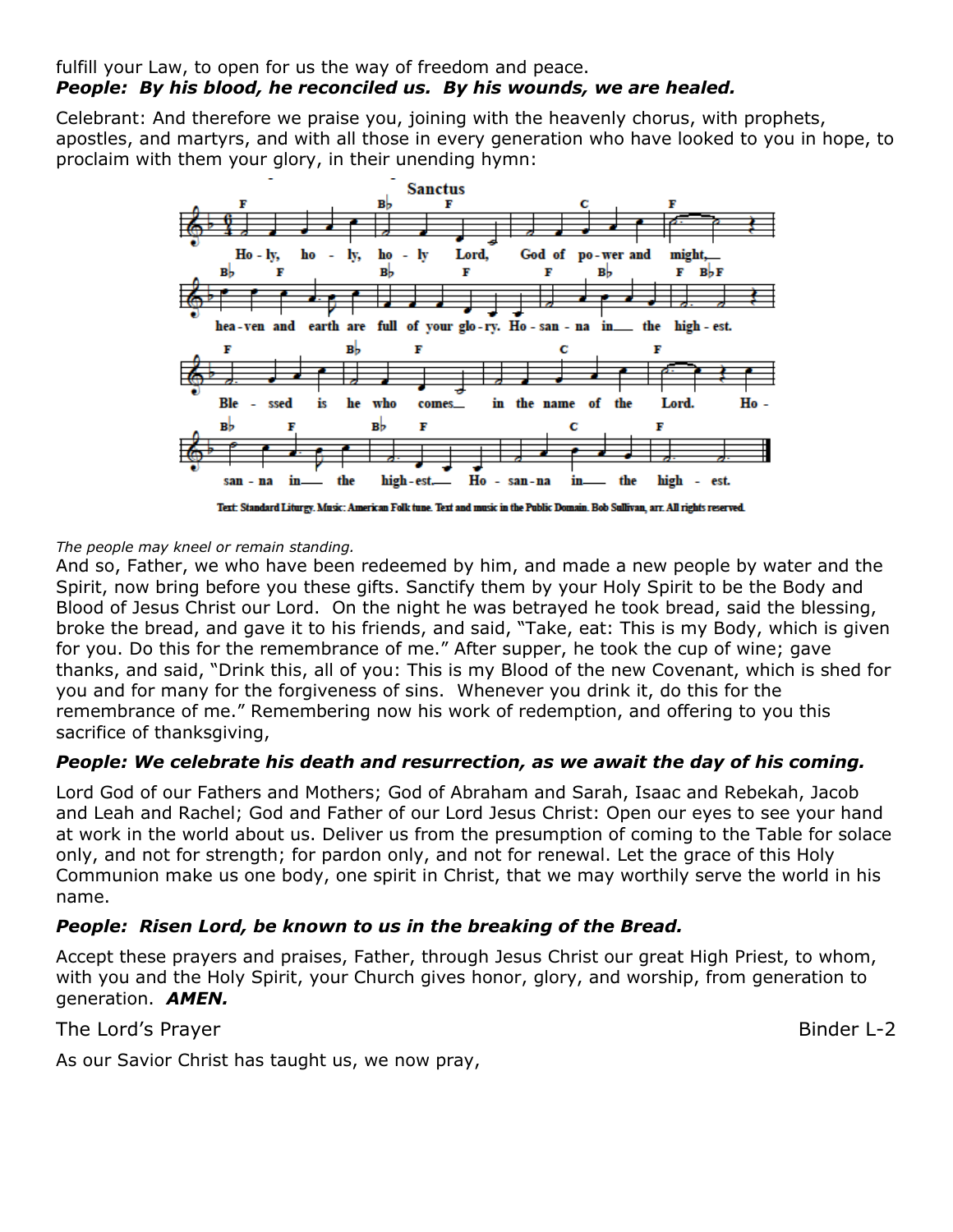

The Breaking of the Bread Binder L-2

Alleluia. Christ our Passover is sacrificed for us; *Therefore let us keep the feast. Alleluia.*



Joe Zsigray, Jr. (1953-2014). Copyright 1976 by North American Liturgy Resouces.<br>CCLI SongSelect Premium License including Streaming 1808755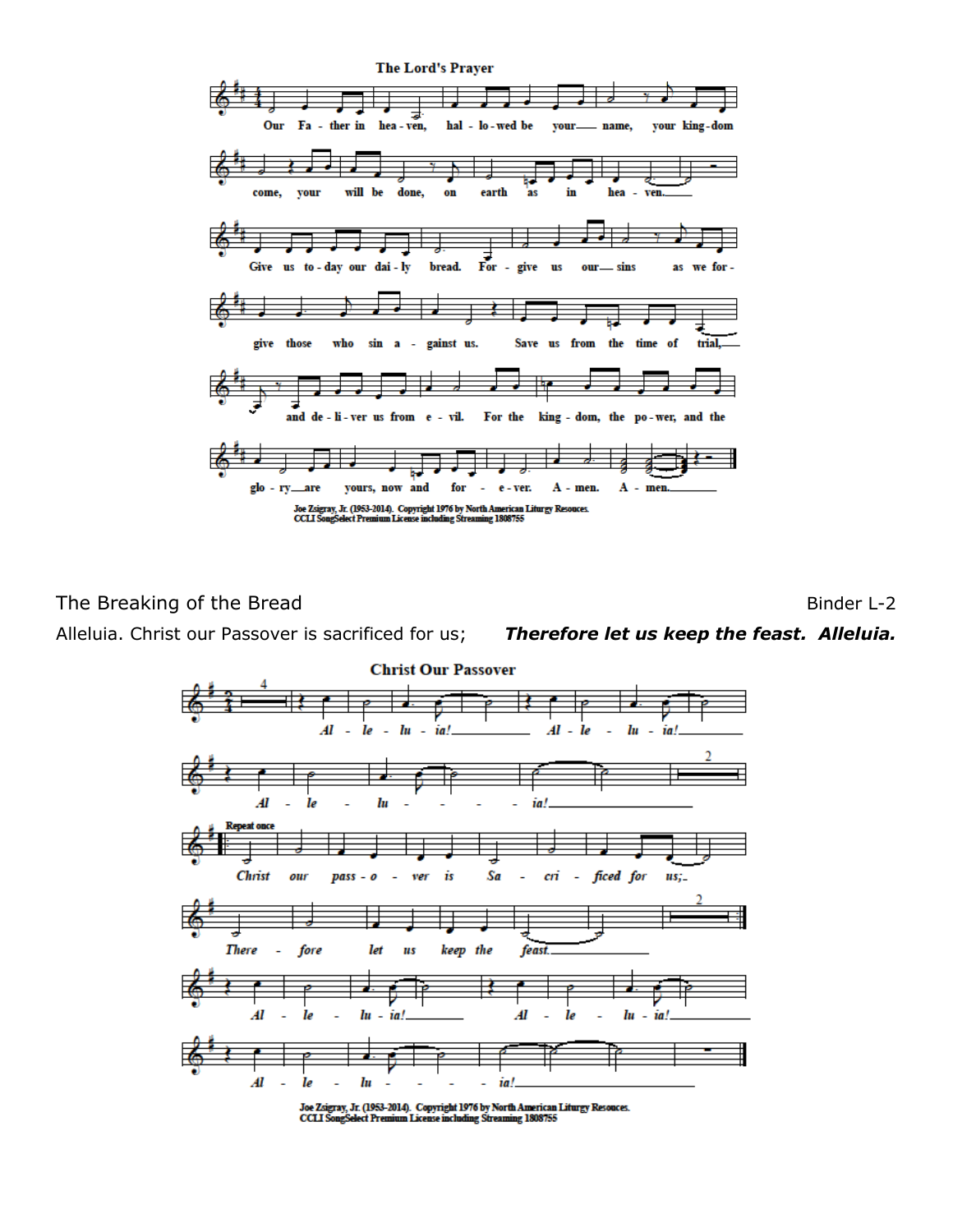The Administration of Communion

- *All are welcome to receive Communion; you may kneel or stand at the rail. Please hold your hands out to receive the bread.*
- *Gluten free wafers are available; cross your hands, palms down to receive.*
- *There are two choices for communion wine: an individual cup from a tray or a sip from the chalice (common cup). If you want an individual cup, indicate your choice by holding up your index finger.*
- *Intinction (dipping the bread into the wine) is not permitted at this time. Please dispose of the cup in the basket provided (located behind you.)*
- *It is always acceptable to receive communion in one kind (bread only).*
- *If instead of communion you wish to receive a blessing, cross your hands over your chest and bow your head.*

Communion Hymns: *Before thy throne* example the state of the Hymnal #574



### Hymn 574 Before Thy Thone, O God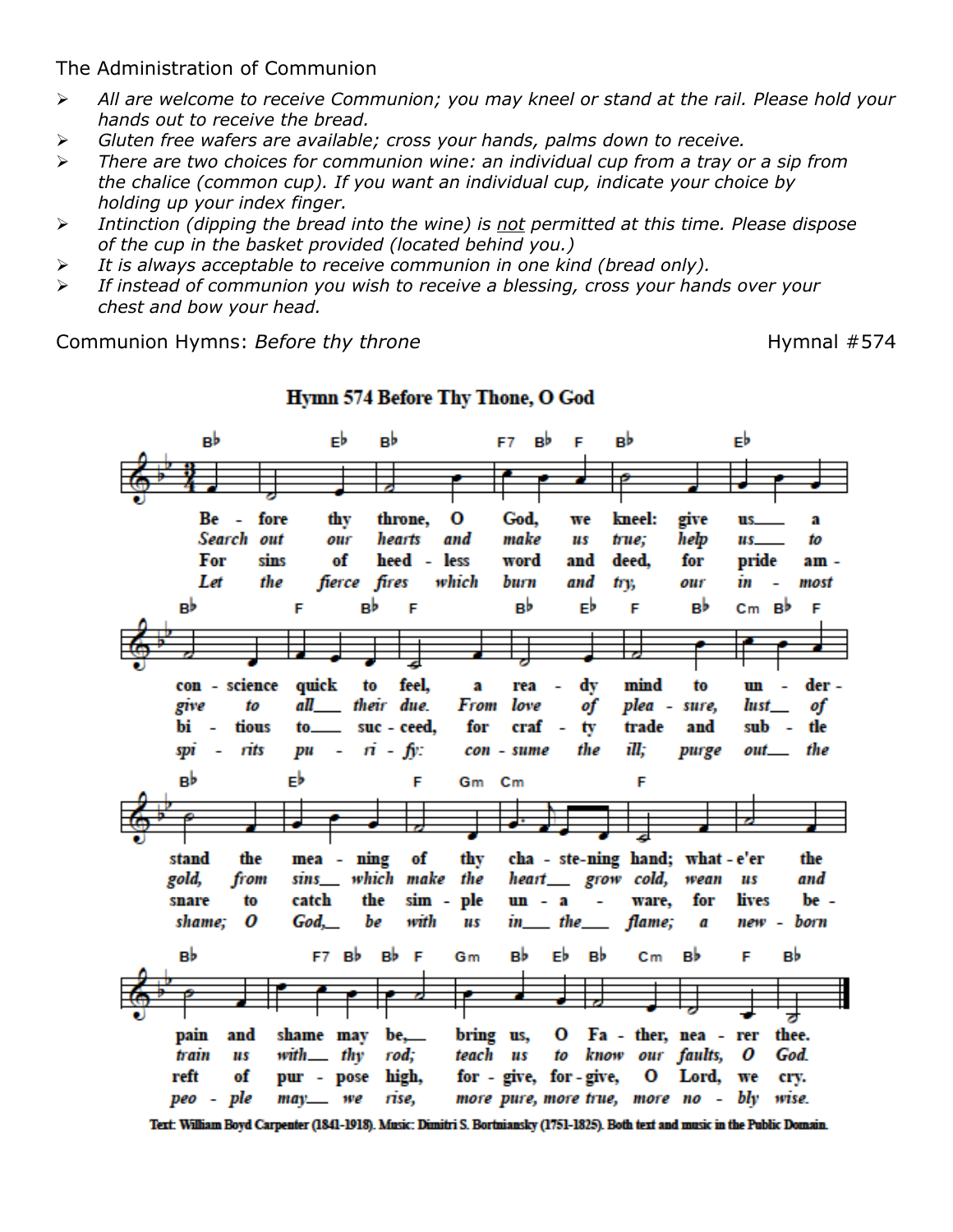# **Blest Be the Tie That Binds**



TEXT: John Faw att, 1782 TUNE (DENNIS S.M.): Hans G. Nägeli, 1773-1836; Arr. by lowell Mason, 1845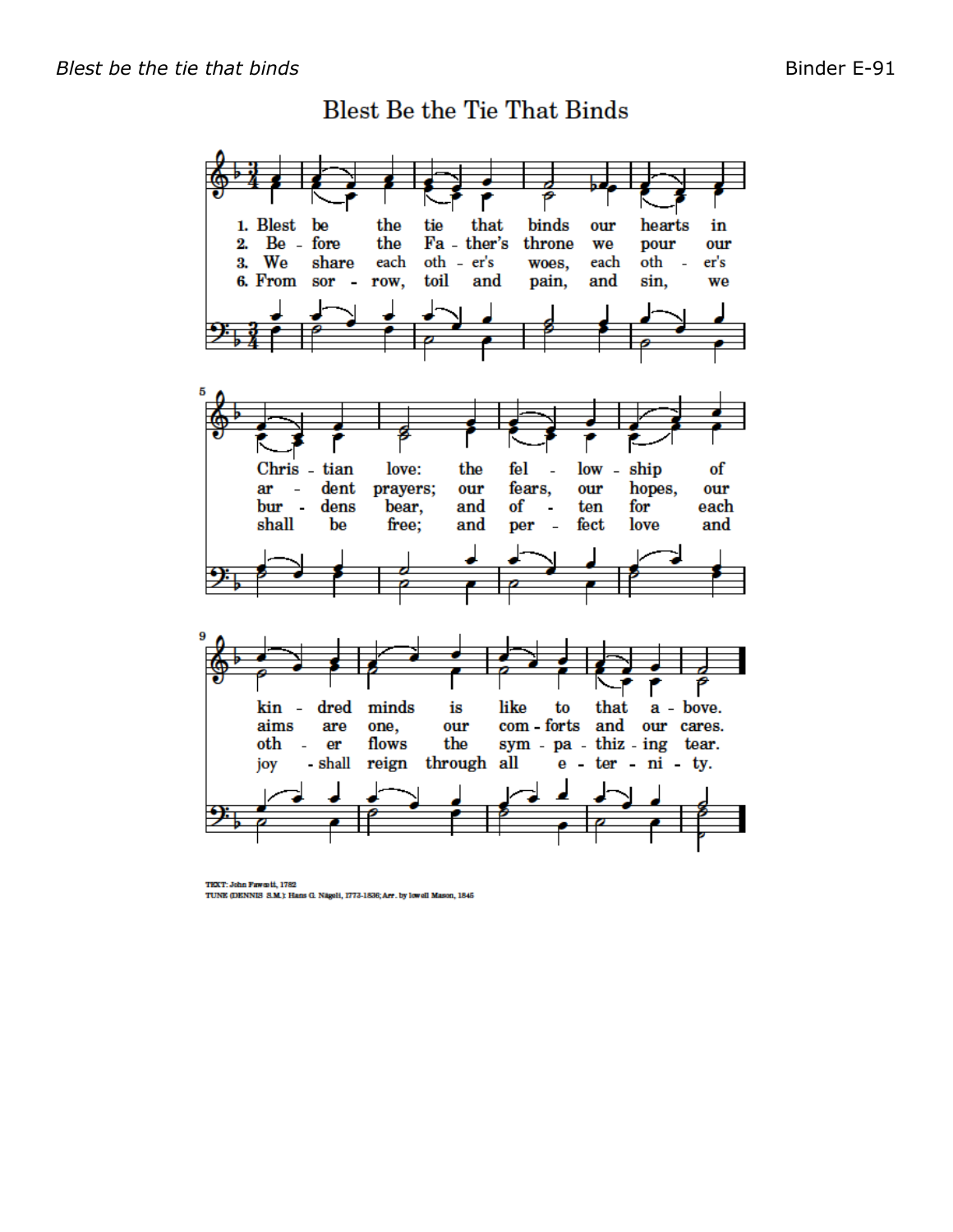

The Prayer after Communion **BCP** p. 366

Celebrant: Let us pray.

*Almighty and everliving God, we thank you for feeding us with the spiritual food of the most precious Body and Blood of your Son our Savior Jesus Christ; and for assuring us in these holy mysteries that we are living members of the Body of your Son and heirs of your eternal kingdom. And now, Father, send us out to do the work you have given us to do, to love and serve you as faithful witnesses of Christ our Lord. To him, to you, and to the Holy Spirit, be honor and glory, now and for ever. Amen.*

The Blessing **Response: Amen**

Recessional Hymn: *One bread, one body* Binder E-25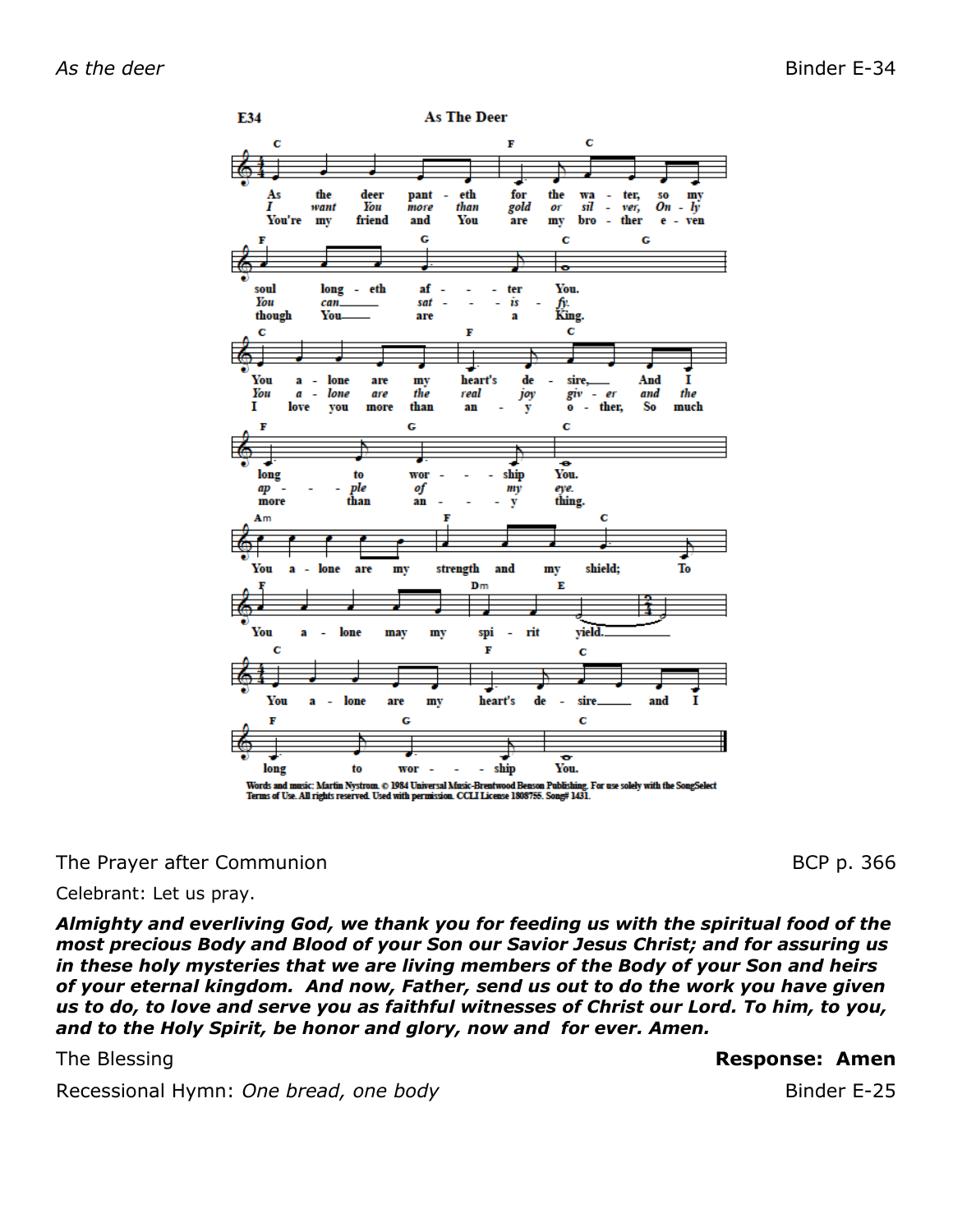

The Dismissal

Alleluia, alleluia. Go in peace to love and serve the Lord. *Thanks be to God! Alleluia, alleluia!*

Postlude: *O for a thousand tongues to sing* James Denton, arr.

We give thanks to the Rev. Canon James Harlan who is with us today while the Rector is on sabbatical,

*The flowers on the altar are given in Thanksgiving to God And for our 60th Wedding Anniversary By Gary & Linda Ardison*